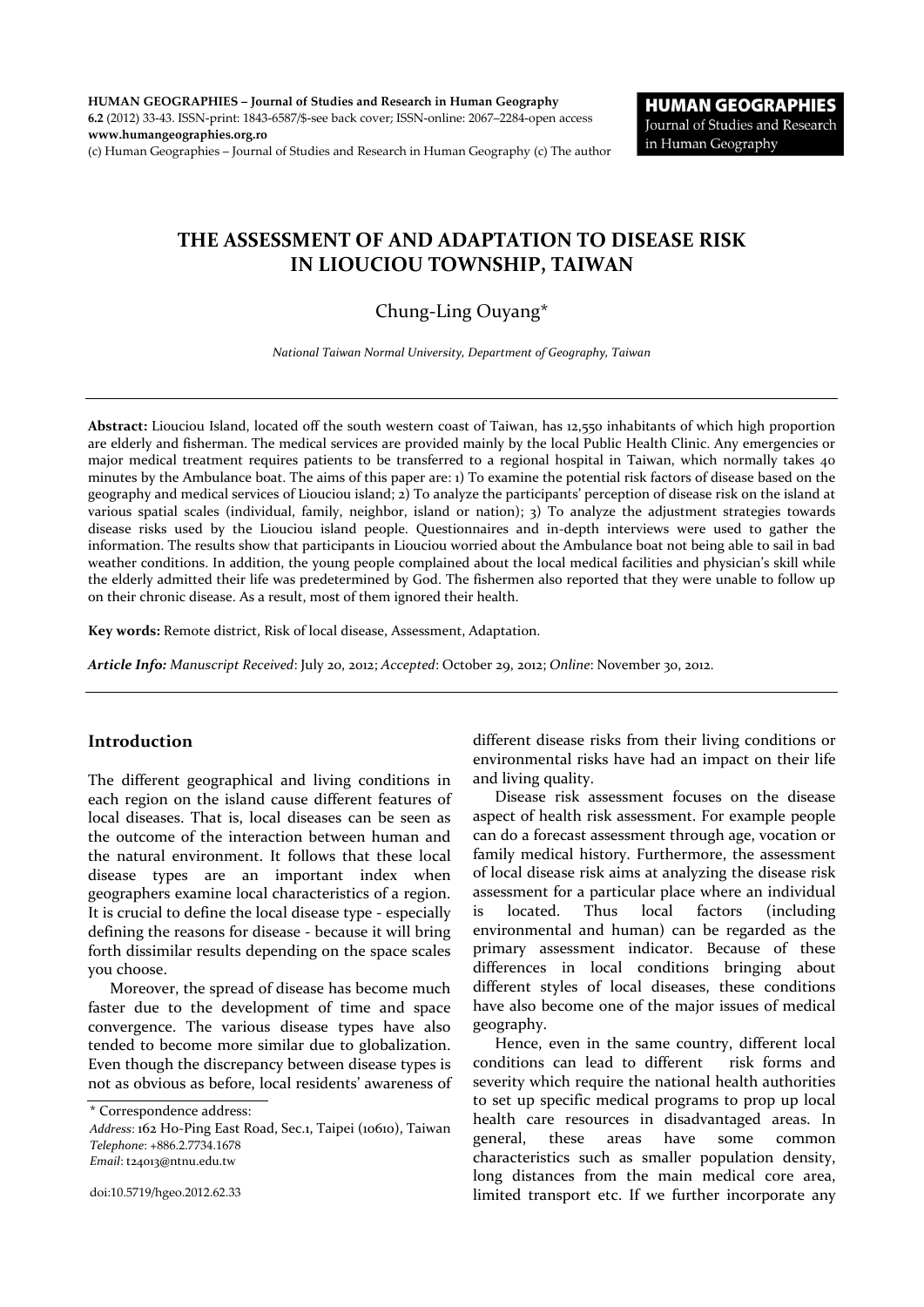distinctive geographic conditions it would normally attract attention and special treatment from relevant medical institutions. Although any diseases in these areas are considered limited in scope and seriousness due to the small population, once an infection does take place it will naturally spread rapidly due to the frequent interactions between people and will probably turn into a large-scale epidemic. Therefore, most countries concentrate their efforts in providing every kind of assistance to vulnerable areas to compensate for their shortage in medical services. Yet there still will be a great diversity between each place depending on the programs and attitudes of local medical authorities and the health care institution management, and the difference of residents' awareness and alertness to disease. The resident's disease risk assessment ability to local disease is often the primary work goal in health education planning.

Taiwan occupies an area of  $36,000$  km2  $\left(\frac{2}{3}\right)$  being mountainous regions) which includes many islands such as Penghu islands, Green island, and Liouciou island. The population is around 23 million and is mainly concentrated in several large cities on the west coast. The northern area in particular has the highest population density and prosperous economic development and is thus the principal medical core area. The southern and eastern regions are the semiperiphery regions and the distant and sparsely populated islands are the periphery areas.

From this viewpoint, this paper addresses three questions:

- 1. How do places with different health care resources result in different disease risk in each area (especially areas that are far away from core areas) and how do their health care systems operate?
- 2. What are the ideas of central health care policy makers? And what are the opinions of local health authorities to implement those ideas?
- 3. What awareness and understanding do local residents have about their medical environment and how have they adapted? How will the outcomes and local development embed with each other?

This paper selected Liouciou island - an island about 15 kilometers from Donggang, Pingtung County - as the study region, not only to clearly assess its local disease risk, but also to analyze the situations of local residents' adaptation process.

## **Geographic environment and medical resources in Liouciou island**

Liouciou Island (Figure 1) is only 6.8 km2 and is primarily coral limestone which is dry and barren and not suitable for cultivation. It is located in a tropical climate and has one of the highest frequencies of

typhoons in the region. In addition, owing to geological factors, residents sometimes have to face water shortages and, thanks to the construction of a submarine pipeline, can obtain additional water from Pingtung County. People still however put containers outdoors to collect rainwater for planting.



Figure 1.The location of principal 4 villages in research areas

Liouciou village has about twelve thousand people and most of them are fishermen or engaged in fisheries-related industries. Because it is abundant in migratory fish resources, many young people choose to work for offshore fishing or just move to Taiwan for work. This leaves mostly the elderly and children on the island. It should be mentioned that in their traditional culture, with its close relationship to the sea and fishing, religious belief is a central focus of their daily lives. Thus, residents regard temples as a central meeting place and they donate large parts of their savings to their own temple so there are many sumptuous and gorgeous temples around the island.

Due to the small population and limited transport, only a few private medical clinics are willing to set up in Liouciou, so the Public Health Center is the largest and most important medical institution on the island. It has set up a *chronic kidney disease* (CKD) dialysis center, rehabilitation centers, four private clinics and one dental clinic. The Public Health Center plays an important role on Liouciou and has many responsibilities. These include disease treatment, disease prevention education and other medical related businesses such as monitoring of environmental health, health education promotions and health checks. However, due to lack of health care staff they are not able to offer inpatient services or weekend and evening outpatient services. In order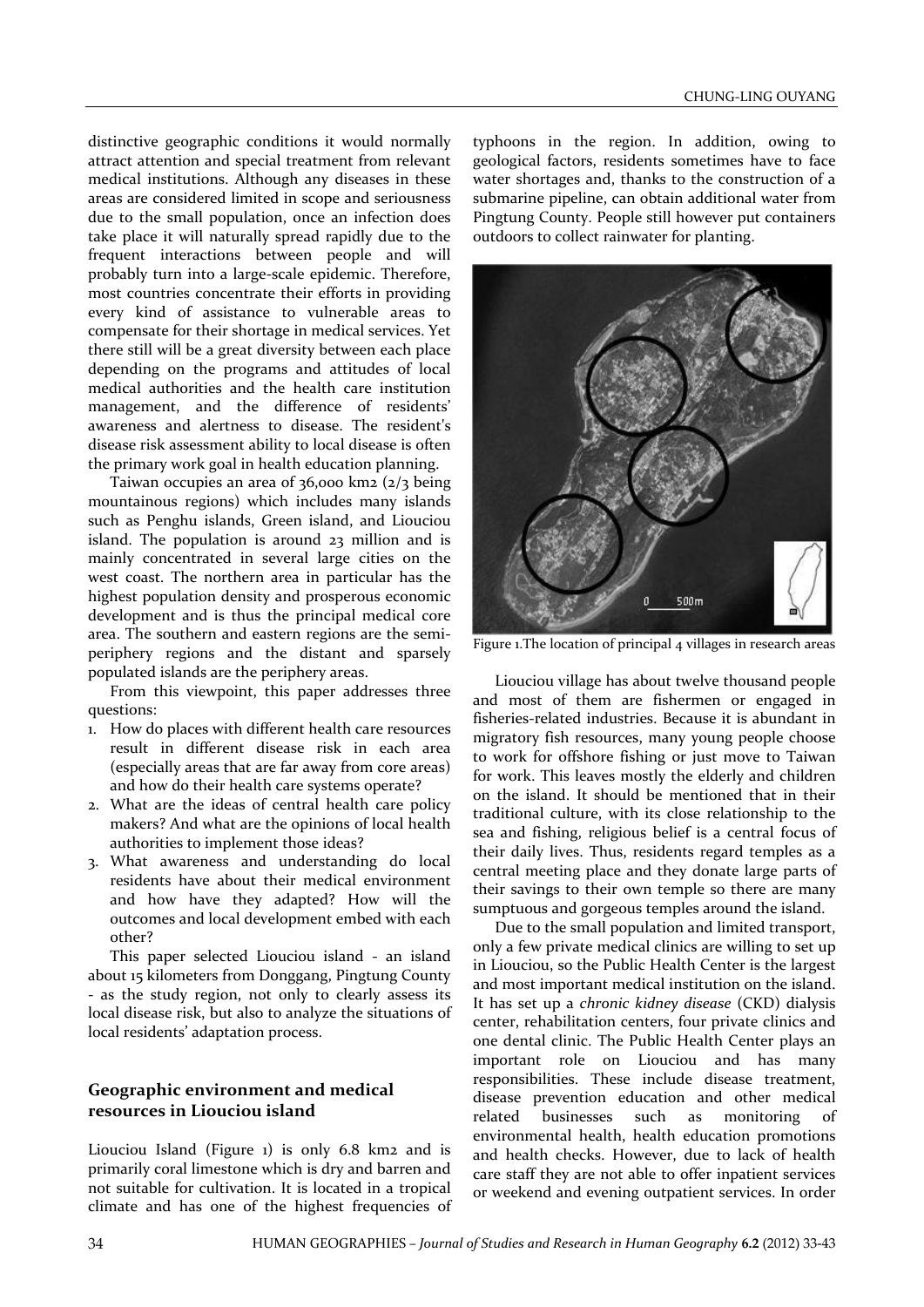to strengthen the medical resources and health care of Liouciou islands, the Central Government carried out an IDS program (Integrated Delivery System) in 1996 using an entirely outsourced process, in conjunction with local medical resources, hoping to support and integrate remote islands and mountainous areas' medical services in the hope of solving the problem of inadequate medical care in those areas. And "AnTai Hospital" (in Donggang Town, Pingtung County) in IDS program was designated to support the Liouciou village general out-patient clinic, and maintain some specific services like after hours emergency, specialist clinics, maternity services, etc. In an emergency the Public Health Center provides an Ambulance boat for transfer to the mainland. The Ambulance boat is on standby at any time and, as long as patients meet the requirements, they are able to take the boat to Donggang hospitals.

### **Purpose of the study**

According to the former questions and medical environment in Liouciou Island, there will be three purposes as following:

- 1. To explore the potential disease risk based on geographical and medical conditions in Liouciou village.
- 2. To analyze Liouciou residents' perception of disease risk under different local scale.
- 3. To realize the Liouciou residents' adaptation process about local disease risk.

### **Method and framework**

Medical geographers try to integrate environmental and human factors by analyzing the evolution of occurring time and space of a disease in order to control the occurrence and prevention of disease, so the "locality" usually is the foremost basis for explaining diseases. In particular, to integrate carrier, human and medical institutions and local conditions into meta-analysis is a necessary step for disease geography research (Ouyang, 1994).

And regions can be defined as "remote regions" which are far away from medical resource centers and have high disease risk. Tsai (Tsai, et al., 2006) investigated residents' access and satisfaction to health care resources in remote areas (160 townships, Taiwan) and found that more than 40% of residents considered it inconvenient to go to hospital. Han (Han, et al., 2009) took Penghu islands as an example, showing that it's difficult to recruit professional health care personnel and maintain the trusting relationships between doctors and patients.

### *Framework*

When it comes to local disease risk assessment, we not only view a country's health care policy and medical resources distribution, but also take the local geographic conditions into consideration (Ouyang, 1998). In fact, specific local disease risk assessment must embrace a geographical multi-dimensional scale with five levels - individual, family, community, island, and country - and the varied scales of health care institutions in this multi-dimensional standard assessment analysis - taking two-dimension data into account simultaneously (Figure 2). Accordingly, by interlocking these multi-scales items, medical care risk indicators could be addressed as follows:

- 1. *Individual scale* age, sex, education, occupation, marriage, religion, social and economic status.
- 2. *Family scale* economic status, family medical history, and lifestyle.<br>Community-medical
- 3. *Community* medical facilities, medical information, and health care execution.
- 4. *Island scale* medical facilities, medical personnel, medical policy execution, and proximity to medical resources (distance).
- 5. *Country scale* medical policy, medical resources, health promotion, and disease prophylaxis.

This paper is based on a theoretical framework of analyzing the local disease risk assessment and adaptation processes of local medical resources and the health care situation in Liouciou Township, Pingtung County.



Figure 2. Research framework

## *Methods*

The research followed semi-structured interviews with policy makers from the long-term health care division of the Department of Health (DOH) and members of the Health Bureau of Liouciou Township,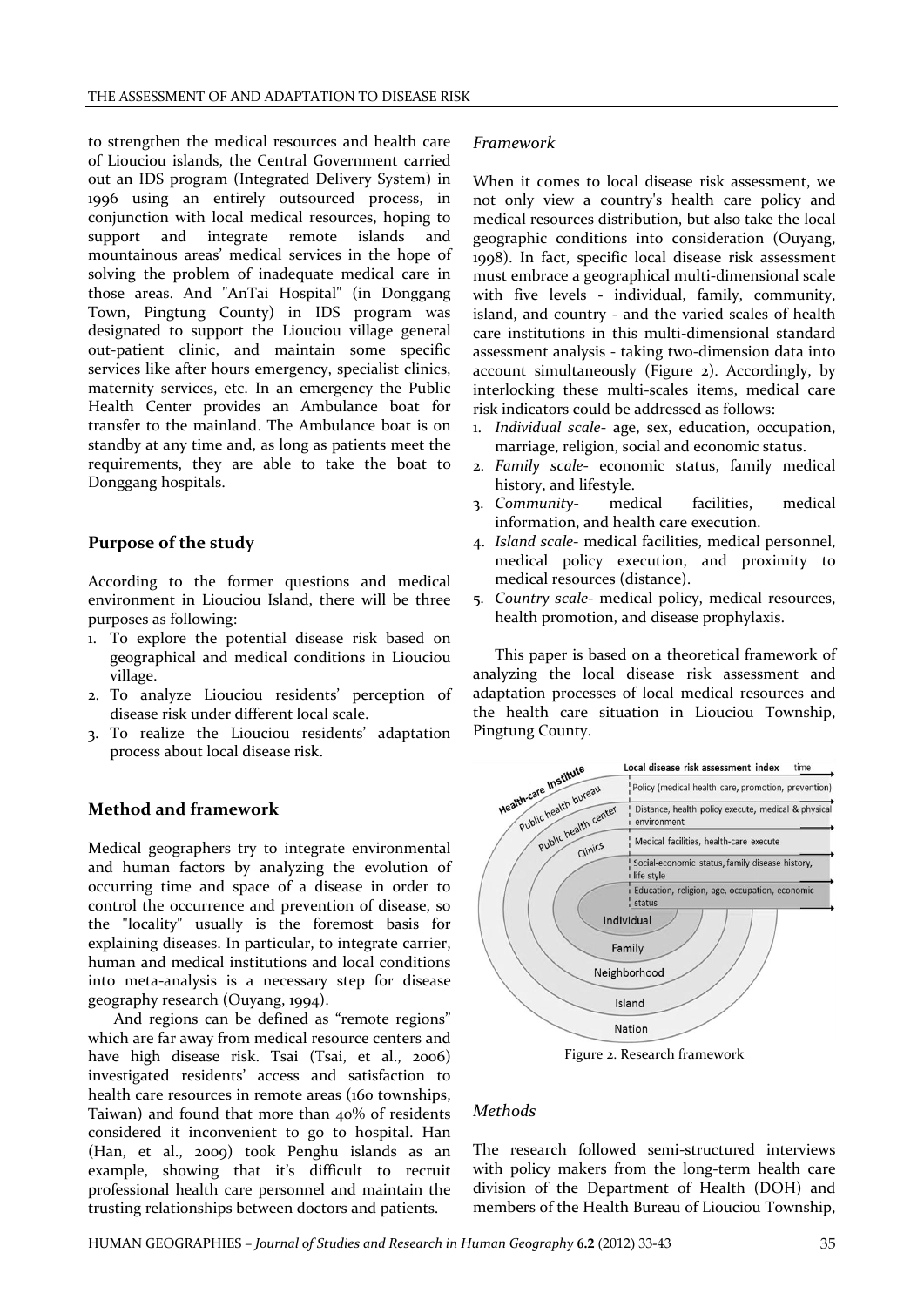Pingtung County. Structured random interviews with local residents were also used for the research.

## *Samples*

Two methods were used to gather samples. The first was from 260 questionnaires that were obtained in April 2010 that resulted in 242 valid responses (Table 1). The second sample methods were random semistructured interviews that were taken on 28-29 May 2010. These included interviews with experts from the Department of Health, the manager of the Public Health Center in Liouciou Township and local residents.

## *Data Analysis*

The quantity data was analyzed using descriptive statistics and Chi-Square Test by SPSS 15.0. And the qualitative interview data were recorded into verbatim translation and could be collated and analyzed.

# **Individual, Family and Neighborhood**

The Individual is the most basic unit in local disease risk assessment, and therefore personal knowledge and understanding of the local environment directly influences their attitude towards local diseases. In addition to an individual's background, which includes age, education, vocation, religion, social status, medical history, computer operating ability and dietary habits, people with diverse values and attitudes will cause differences in local disease risk assessment. Robert et al. (2000) pointed out that socio-economic status inequality, especially in disadvantaged education and income conditions, will lead to weaker health management. Moreover,

different race, gender or age is often discussed and is also reflected in the local disease risk assessment. Baboret al. (2004) brought up some behavioral risk factors of basic health care assessment, such as smoking, alcoholism, physical inactivity, unhealthy diet, etc. Besides, more data related to personal medical behaviors (like the willingness of patients to accept condition tracking) should be established to strengthen the foundation of preventive health care planning.

It is essential to work out the health care habits and medical behaviors of local residents and thus local disease risk can be defined. In the case of Liouciou township, most of the residents are engaged in fishing related industries, so their living conditions and background are very similar and thus they usually encounter the same living and health issues such as dieting, drinking and disease management.

### A resident (male)-

"…it's fine to go out to sea for the fresh air but the foods, wine and tobacco on the boat can easily cause high uric acid or diabetes…"

## B resident (female) -

"…liver disease is the most common illness of fishermen because they like staying up late drinking. And the meals on the boats are not that regular so stomach upset is common."

 In fact, chronic diseases - including liver disease, kidney disease, stomach problems, gout and hypertension - are the main diseases of Liouciou Township residents, and it is related to the high proportion of the elderly in the population and the high-risks associated with fishing. The most difficult problem for local doctors to deal with is the residents' belief and faith in the temples. In other words, personal religious belief will strongly reflect on their medical behavior. One of the public health center doctors said that:

| Age            | Under 29 yr  | 30-39 yr         | 40-49 yr       | Above 50 yr     |          |
|----------------|--------------|------------------|----------------|-----------------|----------|
| $N$ (%)        | 15(6.2)      | 85(35.1)         | 103(42.6)      | 33(13.6)        |          |
| Gender         | Male         | Female           |                |                 |          |
| $N$ (%)        | 71(29.3)     | 164(67.8)        |                |                 |          |
| Education      | elementary   | Junior high      | Senior high    | College         |          |
| N(%            | 62(25.6)     | 98(40.5)         | 66(27.3)       | 11(4.5)         |          |
| Vocation       | Own business | Fishery          | Public Service | <b>Services</b> | others   |
| $N$ (%)        | 29(12.0)     | 40(16.5)         | 9(3.7)         | 54(22.3)        | 95(39.3) |
| Residence time | Under 4 yr   | $5-9 \text{ yr}$ | $10-20$ yr     | Above 20 yr     |          |
| $N$ (%)        | 9(3.7)       | 21(8.7)          | 58(24.0)       | 136(56.2)       |          |
| Family number  | $1-3$        | $4-6$            | $7-10$         | Above 10        |          |
| N(%            | 18(7.4)      | 116(47.9)        | 61(25.2)       | 32(13.2)        |          |

Table 1. Demographic composition of the research sample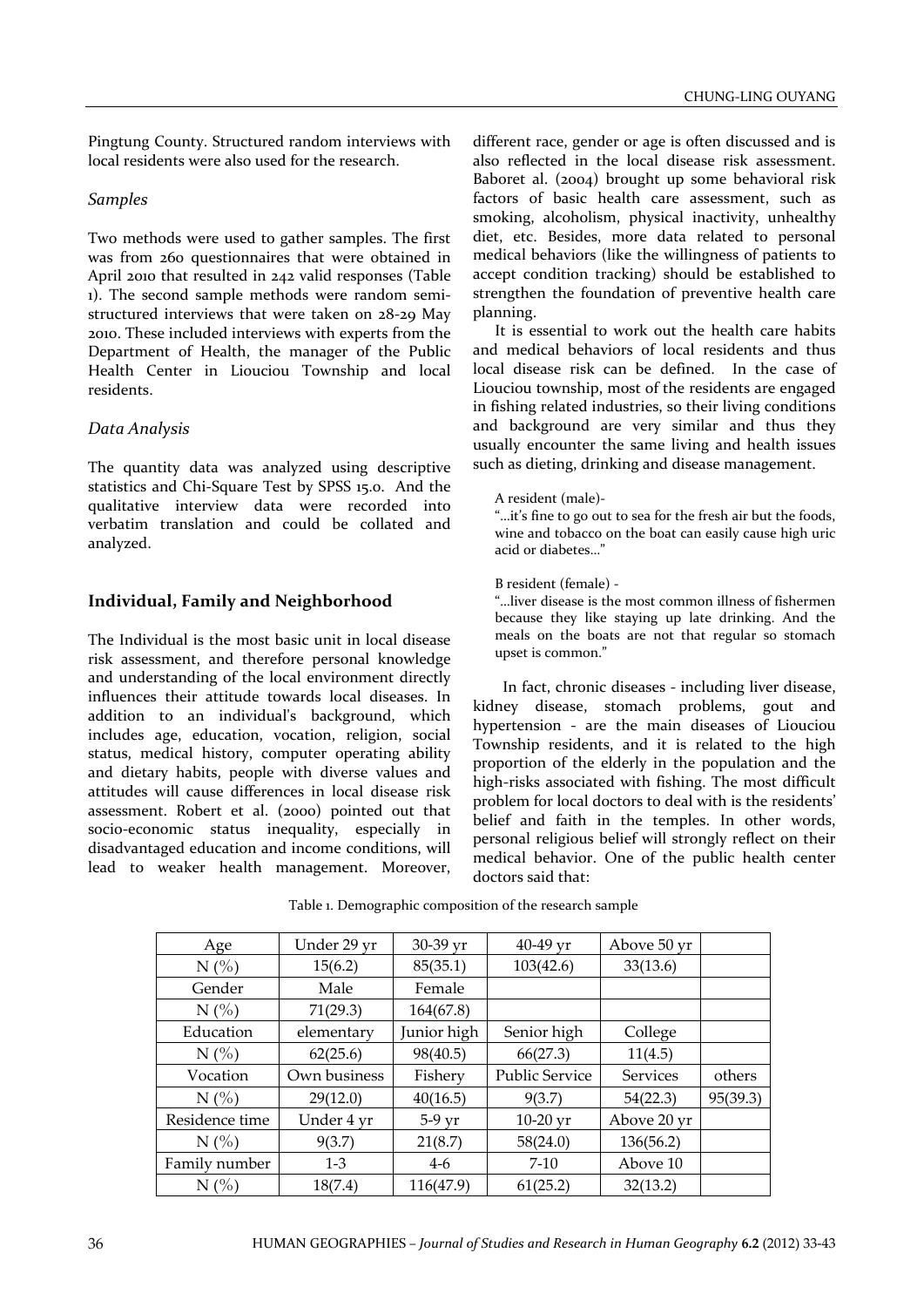"Biyun Temple is the religious center in Liouciou Township and has become an important avenue for patients to "cure" their diseases. Under the guidance of Buddah they will "draw straws" from the numbered sticks container in the temple and then go to a Chinese herbal medicine pharmacy to buy the selected numbered herbal medicine. However, the herbs are not properly dispensed and the residents have limited knowledge of the herbs they take. There are no doctors for prescriptions in the Chinese herbal medicine pharmacies…"

#### C resident-

"Our people have strong belief in God. When people get sick, it is a common way to get back to health by praying to God. You know, sometimes the 'trouble' cannot be cured by doctors, so just pray to God and believe it. It's my own idea…I prefer to go to the temple and pray…"

This tradition has been practiced for a long time so most of the people have had the experience. Although fewer young people nowadays believe in this kind of medical practice some of their parents still pray for this kind of herbal medication for them. In addition, local residents are often reluctant to talk about their unhealthy dietary and health habits (such as smoking, drinking, chewing betel nuts, etc.) even though they already know that they are likely to suffer from stomach and cerebrovascular disease (Figure 3) due to these habits. It is more obvious in the case of seeking pharmaceuticals through the temple - people don't like to talk about their personal situation but can talk about other people's behaviors easily. Moreover, most of the residents are not able to use computers to search for medical information (66.5%). The Public Health Center has general outpatient services everyday however it doesn't get many patients. Therefore most of the patients can go to the clinics directly without the need for advance booking.

An understanding of local disease risk is commonly a part of family education and it influences residents' attitude and behavior toward disease. This can include domestic lifestyle, medical history, economic status, hygiene habits, sources of drinking water, relationships within the family and neighborhood and so on. Because they are living on a small island mutual interactions between family members, the neighborhood and relatives become an important source of medical information and disease treatment recommendations. And with the increasing numbers of foreign brides in Liouciou (accounting for 30% of the population of married women), the family attitude and approach to health-related issues has been more or less changed and adjusted.



Figure 3. The most common diseases that are recognized by the residents in Liouciou township

Due to the small size of Liouciou township, residents do not feel it inconvenient with the Public Health Center and clinics being in Benfu village. The main communities are located in four main areas on the island, and most residents have lived there for many generations so that they are very familiar with each other and interact very closely. The results of the multiple choice survey regarding how the residents obtain information about various activities offered by the Public Health Center and other service information show that the highest one is the broadcast car  $(57.4\%)$ , followed by friends  $(44.2\%)$ and then neighborhoods (31%). Residents indicated that:

D resident-

"… most of the free health check activities are broadcast by the broadcast car… and sometimes the Public Health Center will send volunteers to inform us…"

#### E resident-

"relatives will talk …neighbours also call me to go with them…"

The broadcast car is the principal channel for residents to get new information. Not only news from the government is delivered through the broadcast car but also commercial commodities and local activities. It is an efficient method of delivering information particularly when groups of residents are socializing at an arcade, in front of the temple or producing simple handcraft products in the afternoon.

### **Township and Nation**

If people recognized their living environment, national-level health care resources and medical policies situation could reduce their disease risk. For example, firstly, the villages located on a mountain, the seashore, a lakeside, or in a desert will suffer different local endemic. Secondly, the humanities and social conditions are also an important indicator of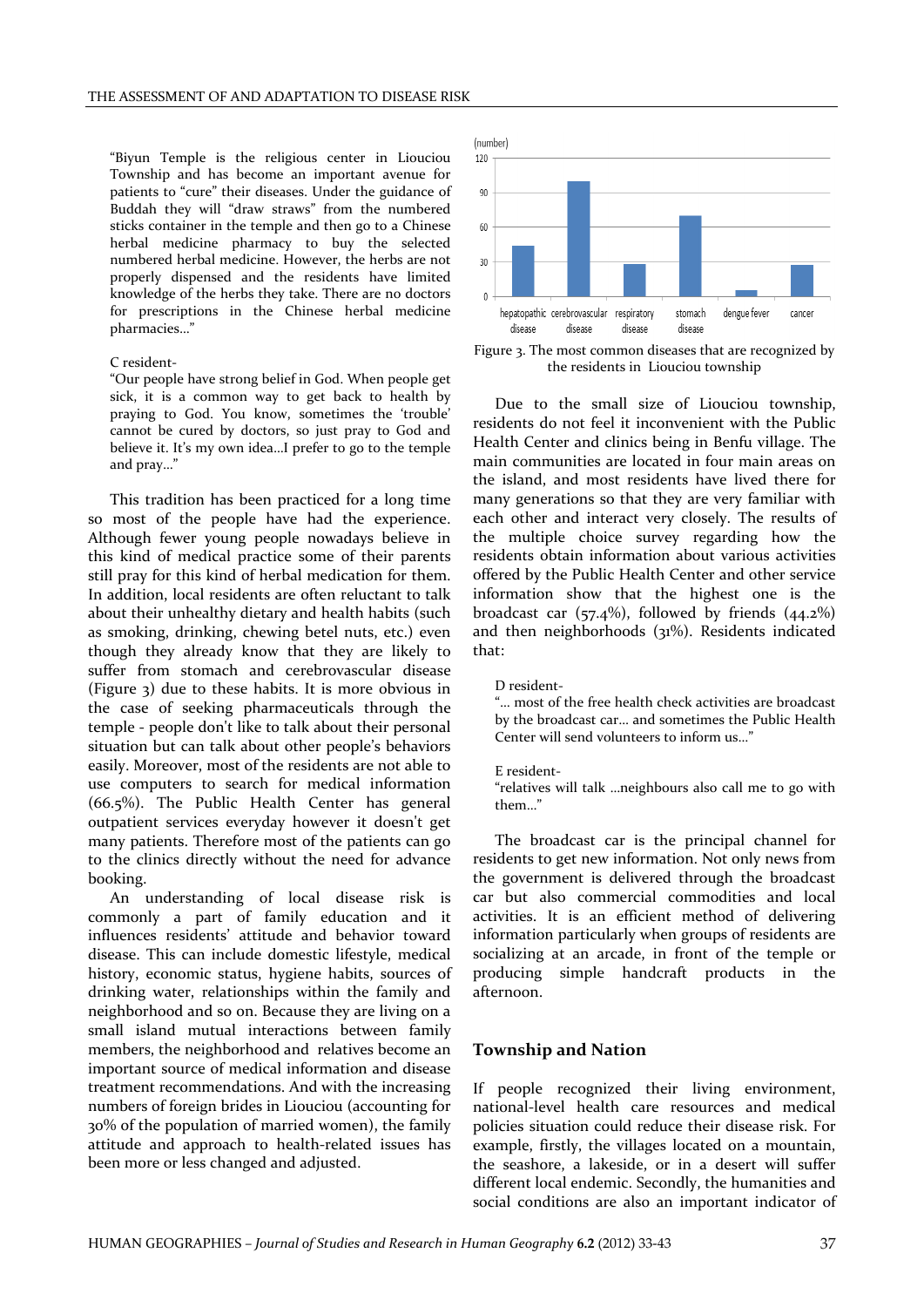local disease risk assessment, including local socioeconomic development, population and industrial structure, lifestyle, education level, transportation conditions, etc.. Ali et al. (2002) pointed out that the cholera epidemic in Bangladesh was related to supplied water and population density; Foggin et al. (2006) indicted that the health situation and disease risk factors of people in the Tibetan plateau is highly connected with their lifestyle - most of them are nomadic people who have difficultly acquiring medical information or accessing facilities which increases risks in emergencies, major illness or childbirth. Mawby et al. (1998) studied the public health risks of Lyme disease in Breckland and showed that tourists have little knowledge about the relationship between tick density, the planting pattern, humidity and temperature so it is necessary to strengthen public health education in order to avoid the high prevalence of the disease.

Making national health policies strengthen the health care works for disadvantaged areas is the problem of medical resources planning – striking a balance between medical supply and demand. The problem can be solved by financial expenditure in the majority of developed countries. In many developing countries the health policies are mostly decided by high-level government officials and often the plans are laid aside and neglected. So the understanding of residents in remote areas regarding the allocation of national health care resource or the formulation and implementation of national health policy will also affect the local disease risk assessment.

 Liouciou township's medical area is subordinate to the mountainous and islands division of the Department of Health, Executive Yuan, which is a special health care unit, set up by the government for remote areas with low population density. The person in charge introduced the planning of medical care in remote areas:

"…Providing medical accessibility so the public can have basic health services, and cultivating local medical professionals to stay for service. "

The greatest difficulty with planning is that:

"... It should be the economic factor. Due to the consideration of cost, hospitals cannot provide permanent medical personnel, and the doctor-patient relationship has to improve."

The secondary obstacle in the implementation is that:

"... The barriers would be cultural factors. When we started to promote some preventive health care activities to the public, the divergence of cultural understandings often diminish the effectiveness of the work and consequently we could not save on medical expenses. Furthermore, geographical conditions are also an obstacle, especially on outlying islands with frequently referred patients being transferred by the air making heavy demands on budgets."

Because of the limitations and difficulties in practicing medical work on outlying islands can the local people be made aware of the risks and what are their viewpoints of the government? This paper tries to offer greater insight into residents' understanding of these adverse conditions, and to probe the assessment situations of local medical equipment, medical technology, and service efficiency. Accordingly, the investigation divides residents' opinions of medical demand into three levels: clinics (Table 2), hospitalization services (Table 3) and emergency services (Table 4). The results showed that residents generally thought there was a serious shortage of local medical facilities. After hours emergency services, weekend and holiday services and maternity facilities being inadequate as well.

| Items/ $N(\% )$              | Ample  | Adequate | Normal | Need to<br>strengthen | Deficient | $X^2$ |
|------------------------------|--------|----------|--------|-----------------------|-----------|-------|
| Numbers of clinic            | 11     | 52       | 82     | 75(31.0)              | 19        | $**$  |
|                              | (4.5)  | (21.5)   | (33.9) |                       | (7.9)     | ×     |
| Medical instrument of health | 6      | 61       | 80     | 61                    | 32        | $**$  |
| center                       | (2.5)  | (25.2)   | (33.1) | (25.2)                | (13.2)    | ×     |
| Doctors' medical skill       | 3      | 96       | 90     | 43                    | 7         | $**$  |
|                              | (1.2)  | (39.7)   | (37.2) | (17.8)                | (2.9)     | ×.    |
|                              | short  | normal   | long   |                       |           |       |
| Treatment time               | 31     | 197      | 13     |                       | 694       | $**$  |
|                              | (12.8) | (81.4)   | (5.4)  |                       |           | ×.    |

Table 2. Liouciou township resident attitude towards the local medical clinics

\*\*\*P<0.001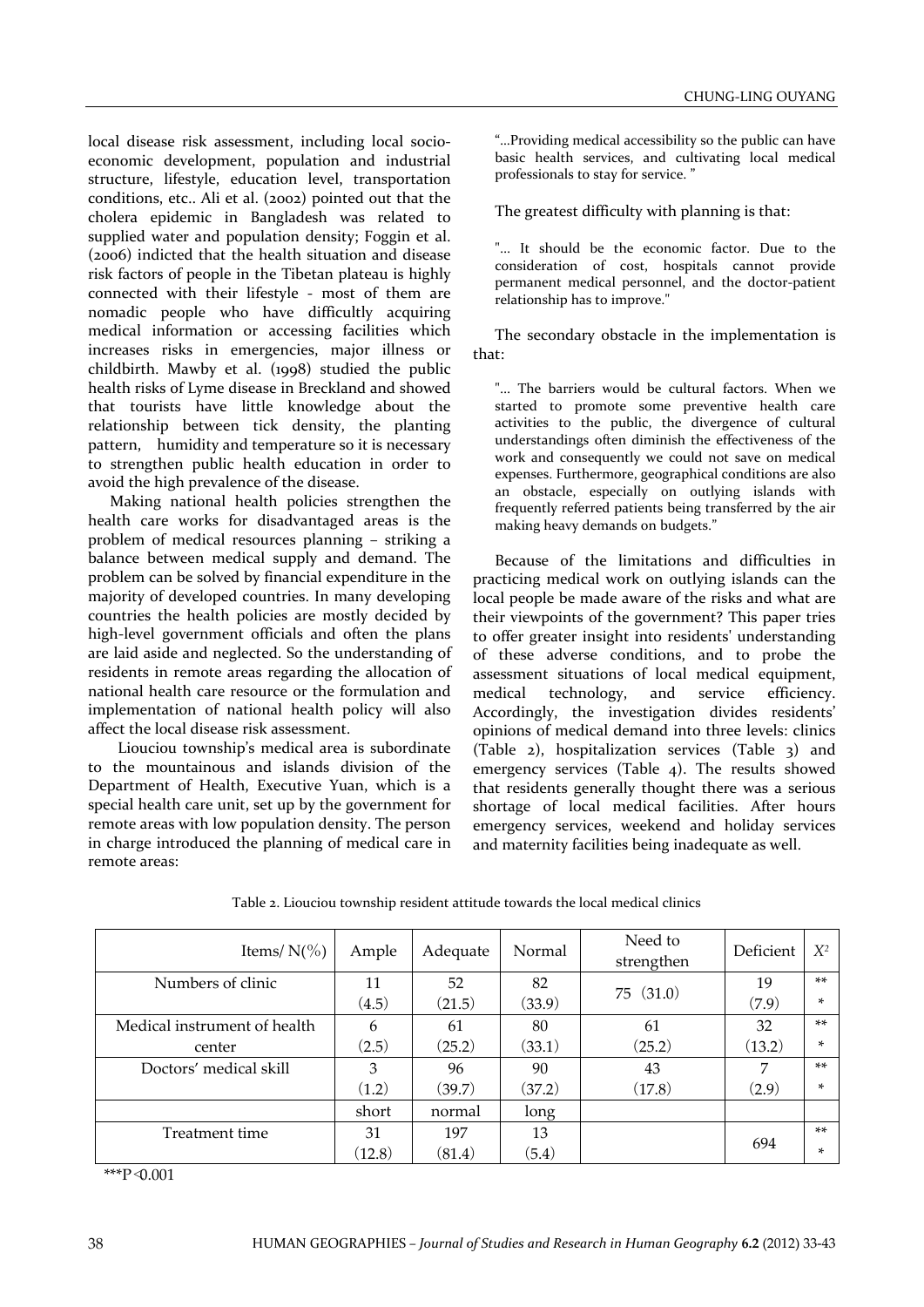### THE ASSESSMENT OF AND ADAPTATION TO DISEASE RISK

| Items/ $N(\% )$           | Ample | Adequate | Normal | Need to<br>strengthen | Deficient | $X^2$ |
|---------------------------|-------|----------|--------|-----------------------|-----------|-------|
| Medical instrument of     | 5     | 44       | 71     | 72                    | 48        | $***$ |
| health center             | (2.1) | (18.2)   | (29.3) | (29.8)                | (19.8)    |       |
| Doctors' medical skill    | 5     | 76       | 107    | 45                    | 7         | $***$ |
|                           | (2.1) | (31.4)   | (44.2) | (18.6)                | (2.9)     |       |
| Drug supply of clinics    | 18    | 79       | 100    | 37                    | 6         | $***$ |
|                           | (7.4) | (32.6)   | (41.3) | (15.3)                | (2.5)     |       |
| The efficiency of sending | 12    | 98       | 80     | 35                    | 12        | $***$ |
| patients                  | (5.0) | (40.5)   | (33.1) | (14.5)                | (5.0)     |       |
| Inpatient services        | 5     | 46       | 105    | 45                    | 25        |       |
|                           | (2.1) | (19.0)   | (43.4) | (18.6)                | (10.3)    | $***$ |

|  |  | Table 3. Liouciou township residents attitude towards the local hospitalization services |  |
|--|--|------------------------------------------------------------------------------------------|--|
|  |  |                                                                                          |  |

 $***P<0.001$ 

### Table 4. Liouciou township residents opinion of local medical treatment of emergency services

| Items/ $N(\% )$                                                  | Ample       | Adequate      | Normal       | Need to<br>strengthen | Deficient | $X^2$ |
|------------------------------------------------------------------|-------------|---------------|--------------|-----------------------|-----------|-------|
| Medical instrument of health                                     | 3           | 48            | 98           | 68                    | 23        | $***$ |
| center                                                           | (1.2)       | (19.8)        | (40.5)       | (28.1)                | (9.5)     |       |
| Doctors' medical skill                                           | 3           | 71            | 112          | 43                    | 10        | $***$ |
|                                                                  | (1.2)       | (29.3)        | (46.3)       | (17.8)                | (4.1)     |       |
| The efficiency of sending                                        | 12          | 88            | 90           | 42                    | 7         | $***$ |
| patients to Taiwan                                               | (5.0)       | (36.4)        | (37.2)       | (17.4)                | (2.9)     |       |
| Services at night and on                                         | 6           | 43            | 103          | 65                    | 23        | $***$ |
| holidays                                                         | (2.5)       | (17.8)        | (42.6)       | (26.9)                | (9.5)     |       |
| Emergency services of                                            | 9           | 42            | 91           | 64                    | 33        | $***$ |
| childbirth                                                       | (3.7)       | (17.4)        | (37.6)       | (26.4)                | (13.6)    |       |
|                                                                  | Yes         | No.           |              |                       |           |       |
| Know that Donggang services                                      | 201         | 37            |              |                       |           | $***$ |
| Liouciou                                                         | (83.1)      | (15.3)        |              |                       |           |       |
| Medical instrument and<br>doctors' services of Antai<br>hospital | 23<br>(9.5) | 114<br>(47.1) | 83<br>(34.3) | 17<br>(7.0)           |           | $***$ |

\*\*\*  $P < 0.001$ 

Residents further indicate that:

F resident-

"… The medical service has improved, for example Ambulance boats can send us to Donggang Town, but we are worried that bad weather will hinder the Ambulance boat ...... or the doctor will contact the Coast Guard Administration, Executive Yuan to dispatch a helicopter, but it is not always available…"

### G resident-

"… If you become seriously ill the Health Center will send you to Donggang Town by Ambulance boat, when there is bad weather the boat cannot sail which will bring forth a lot of trouble ... ..., there seems no way to change this …"

Therefore, the primary local disease risk to island residents is emergency medical treatment. Although the emergency health care system has been largely improved, they still cannot predict the weather and this worries them a lot.

 In addition, Liouciou is located in a tropical area and is also a fishing port, so it usually becomes the entry point for infectious diseases from abroad. For instance, the outbreak of dengue fever in Taiwan in 1988 was first detected at Liouciou in 1981 and then spread to Taiwan in 1987. Dengue fever is the kind of epidemic that is transmitted by mosquitoes. The mosquito habitats on Liouciou were proven to be infected with dengue vector which shocked the government and health authorities. Did the Liouciou residents consider dengue fever a risk? How did the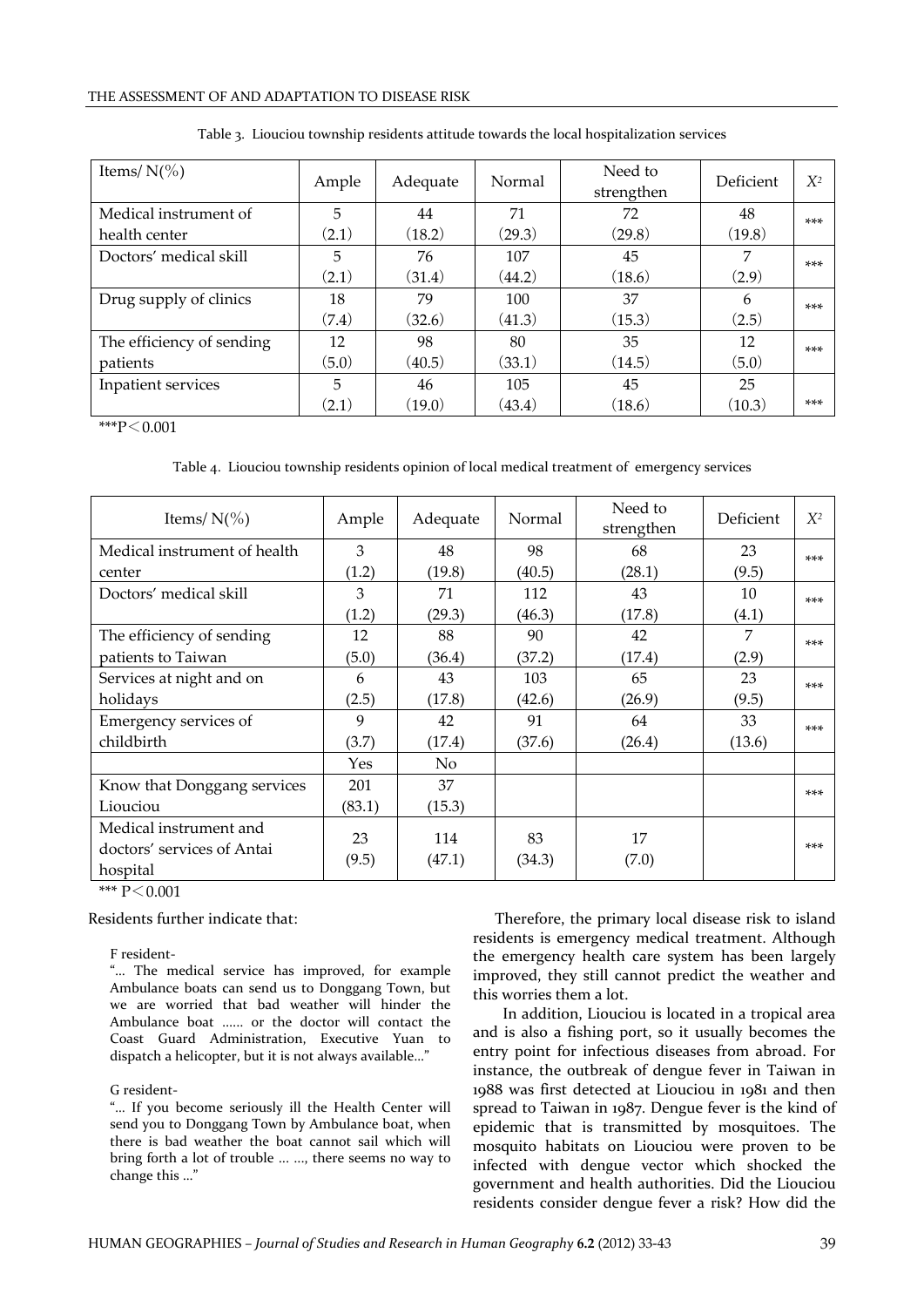local Public Health Center cope with this frightening disease? An official of the Health Department pointed out that:

"… When we started to clear the source of dengue fever by overturning all the containers filled with water that were used for planting - this measure brought about intense grumbling from the residents. As a result, we gave them fish that ate mosquito larvae such as the mosquito fish, poecilia reticulate, etc. So containers with water had to be tipped over and emptied or contain breeding fish to avoid mosquito larvae growing."

After the Public Health Center took the first step in controlling the disease by overturning containers filled with water they then asked the residents to clean the ditches and surrounding environment. Since Liouciou had been infected with dengue fever since 1982 over 90% of the islands residents had been infected. After these initial preventive measures were taken dengue fever started to be under control.

Since dengue fever is very contagious and can even lead to death, how did local people recognize this disease? A middle-age woman (H resident) said:

"… at the time of the dengue fever outbreak, staff of the Public Health Center advocated emptying containers ... but now Liouciou is free of dengue fever so we don't need to worry …"

Most of the young residents said that they did not hear about dengue fever and consider the living environment on Liouciou is much better than in the past. They also think that with the improvement to everyone's health habits there will be no more infectious diseases.

As for the medical resource problems, 50% local residents felt that it would be insufficient to meet demands, 40% people think it is sufficient and only a few made no comment. Items which residents worried about include lack of specialists, medical equipment, emergency services and especially outpatient services on public holidays. Consequently, "pharmacy" becomes the main medical resource to Liouciou residents on public holidays. Some of the larger chains of pharmacies bear the role of temporary clinics and offer medicine to patients and tourists on public holidays. The obstetrics and gynecology services are also a pressing problem. Although doctors from the IDS receiving hospital provide weekly pre-natal clinics, childbirth still have to go to Donggang hospital by ambulance boat which causes the residents great anxiety.

"The most troublesome situation here is childbirth. Since many midwives are older and unlicensed, expectant mothers have to leave for Taiwan early before going into labor ... when the Ambulance boat is not working they must organize a boat for themselves…"

In addition to the IDS receiving-hospital the Central Government also works at enhancing and promoting local medical resources. Under the principal of "patients stay, doctor's move", it reduces related expenses from the medical referral system. Furthermore, the Health Center needs to take the responsibility of promoting health education such as free unscheduled disease screening and blood tests. Are residents aware of these activities and involved in them?

J resident said-

"If there is any activity the Public Health Center will make announcements from broadcast cars. We participate if we have spare time… my mom and some elders don't join us though."

In general, governmental medical supplies are unable to meet the needs of local residents even though these remote areas/islands have relatively more supporting measures that compensate for the unfair medical resources caused by distance. Among the various items that Liouciou residents expect to improve, "specialist doctors" and "specialised medical equipment" accounted for more than 50% of responses.

# **Adaptation of local disease risks to residents**

What we are interested in is the relationships that develop with the interactions between humankind and the environment. When people encounter obstacles, physically and mentally, they will try to integrate with the surrounding environment. This process is called "adaptation". In fact, adaptation is deeply rooted in subsistence, and thus it is related to the human body and the cultural and social environment. Medical geographers explore human health problems produced from interactions of people and the environment, and especially put emphasis on the connection between human adaptation to the environment and local diseases which directly affect disease incidence. The analytic results may be positive or negative on medical indicators. For example, ignoring disease risk probably means that residents have good adaptation to the disease risk, but this outcome would be a barrier to implementing disease prevention and health promotion works. For this reason the investigation of the residents' adaptation process, could not only help realize the occurrence and therapy of local diseases, but also to use it as policy references for health-related units.

I resident (middle-age woman)-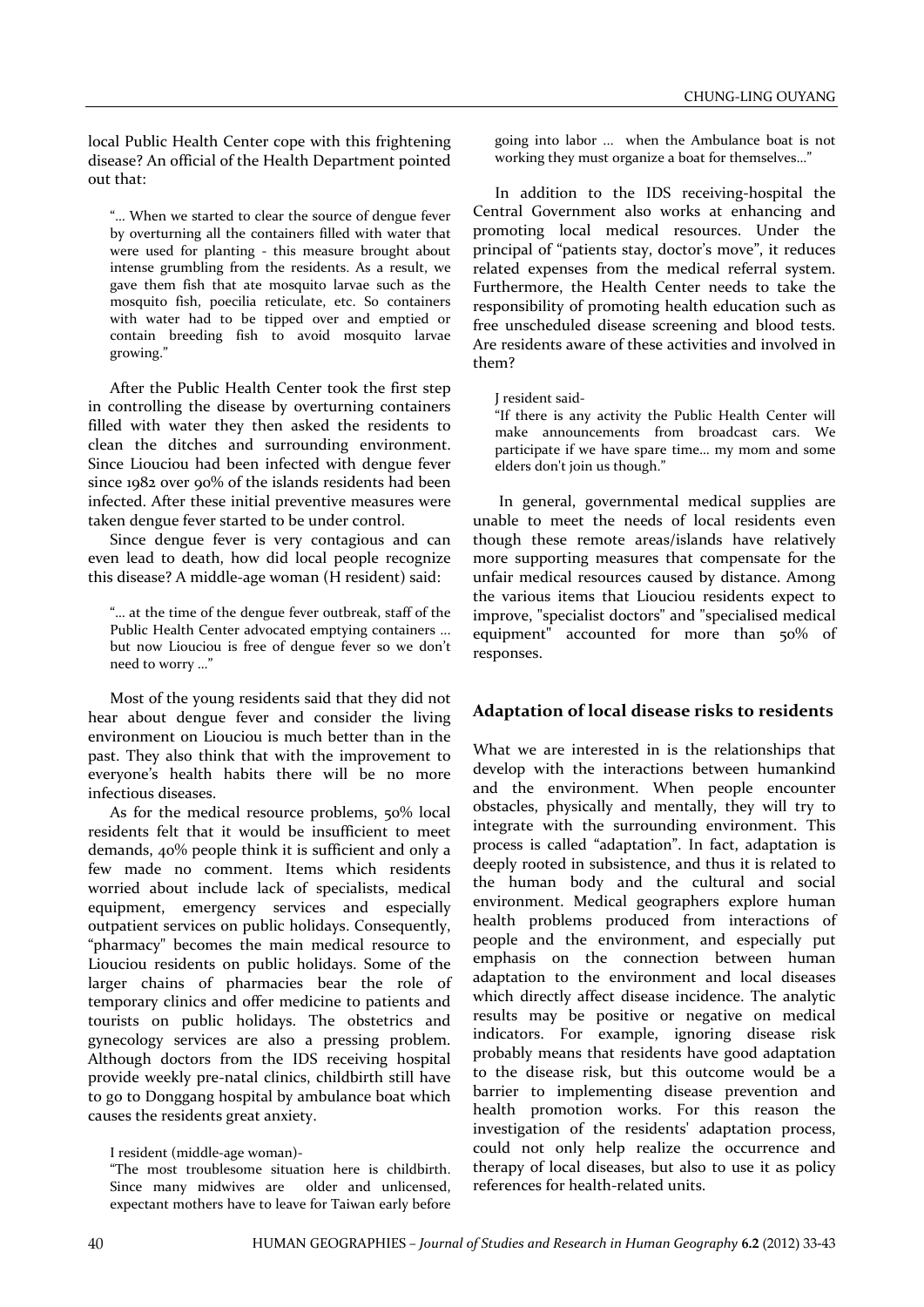The study of local risk adaptation has primarily focused on various types of disasters as its central theme, such as natural or man-made disasters, and their short-term or long-term risk. Also, local characteristics can be shown through the diverse responses from residents living in different regions. Yet, the local characteristic of disease risk is not easily revealed owing to the frequent interactions between regions and as a result there is little research done for local residents' disease risk adaptation. Because of the peculiar geographical and medical conditions of Liouciou township, how local residents deal with disease risk in this environment and what meaning can be put on these results are the goals of this study.

 Here are some responses about the residents' attitude to the limited medical resources on the island;

#### Resident K (young woman)-

"…the environment and air here are good, but to tell the truth, it's not suitable for retirement life. Because medical resources are deficient and inconvenient, even if there are boats or a helicopter for emergency situations, weather problems and strict criteria for medical transport are still hard to overcome… my parents-in-law don't want to leave here, they said that they are used to the living style here…"

### Resident L (old man)-

"…no matter where I live in, even in Taipei, it's inconvenient to go to clinic because I'm getting older, ... If I got seriously ill I must take the boat to the mainland… if there is bad weather I will have no choice but to wait…"

From these interviews, it is obvious that most of the residents understand the limits of local medical resources, especially the unpredictable weather, but it seems that they just do not want to change the status quo. Moreover, the elders have lived here for a long time and are settled in their hometown and thus do not care much about local disease risks.

Resident M (around seventy-year-old woman)-

"I'm very old and just waiting to go to heaven…my relatives and friends are all here so there is no need to worry…"

#### Resident N (temple keeper, female)-

"Life is for living…I just follow destiny, any health examination is redundant for me…and if you don't know anything about your health conditions, you don't worry…"

Those who don't care about local medical limitations are fatalists and believe in destiny, and they tend to choose remedies through their own beliefs and attitudes. In particular, the strong dependence on religion is the greatest medical risk in Liouciou. Though it is somewhat contradictory for

residents, some of them still leave "life" a question for God who they most trust, especially the elders.

Resident O (middle-aged woman)-

"Medical resources here are enough for minor illnesses but not sufficient for serious disease. My mom has a bad kidney. She took lots of medicine without a prescription. Here some medicines are like health supplements which can be bought from street venders without certificate qualifications. This has caused many people to get kidney failure requiring dialysis…"

Due to the limit of medical resources and information, incorrect medical behaviors may lead to health problems. For example, there is quite a high ratio of residents who have lost their way on disease prevention (especially chronic disease such as liver and stomach troubles) – by taking too many unsuitable vitamins and believing they will help prevent them getting sick.

### Resident J-

"…Living environment in Liouciou is much better now. Before people would throw out garbage on the street, but the roads are clean now and the Health Center also provides information on good sanitation… It's rare to hear about infectious disease…"

Resident H-

"… Less people are getting infectious diseases now, because we are more familiar with basic medical knowledge... and you rarely hear of dengue fever…"

Through these interviews' records, it is obvious that Liouciou's environmental quality and the resident's medical knowledge have made significant progress and improvement, especially the ability to prevent common colds and cardiovascular disease. It also potentially reduces other disease risks.

#### Resident P-

"…People working on the sea often have unbalanced diet, because they have less food options…so their uric acid level is usually very high. We can have blood tests regularly, but they (fishermen) have to stay on the boat throughout a year with a short break. Most of them only have blood test until the situation becomes serious…"

#### Resident Q-

"Actually I'm more concerned about the diseases like tuberculosis and skin diseases of our sailors... maybe we will catch tuberculosis from foreign sailors. One of my brothers-in-law has …"

### Resident R (old woman)-

"…Two of my sons-in-law passed away (only fifty/sixty years old), and both of them died of liver trouble. … Because there was no entertainment on the boat, they just drink wine or other beverages which are bad for the liver…"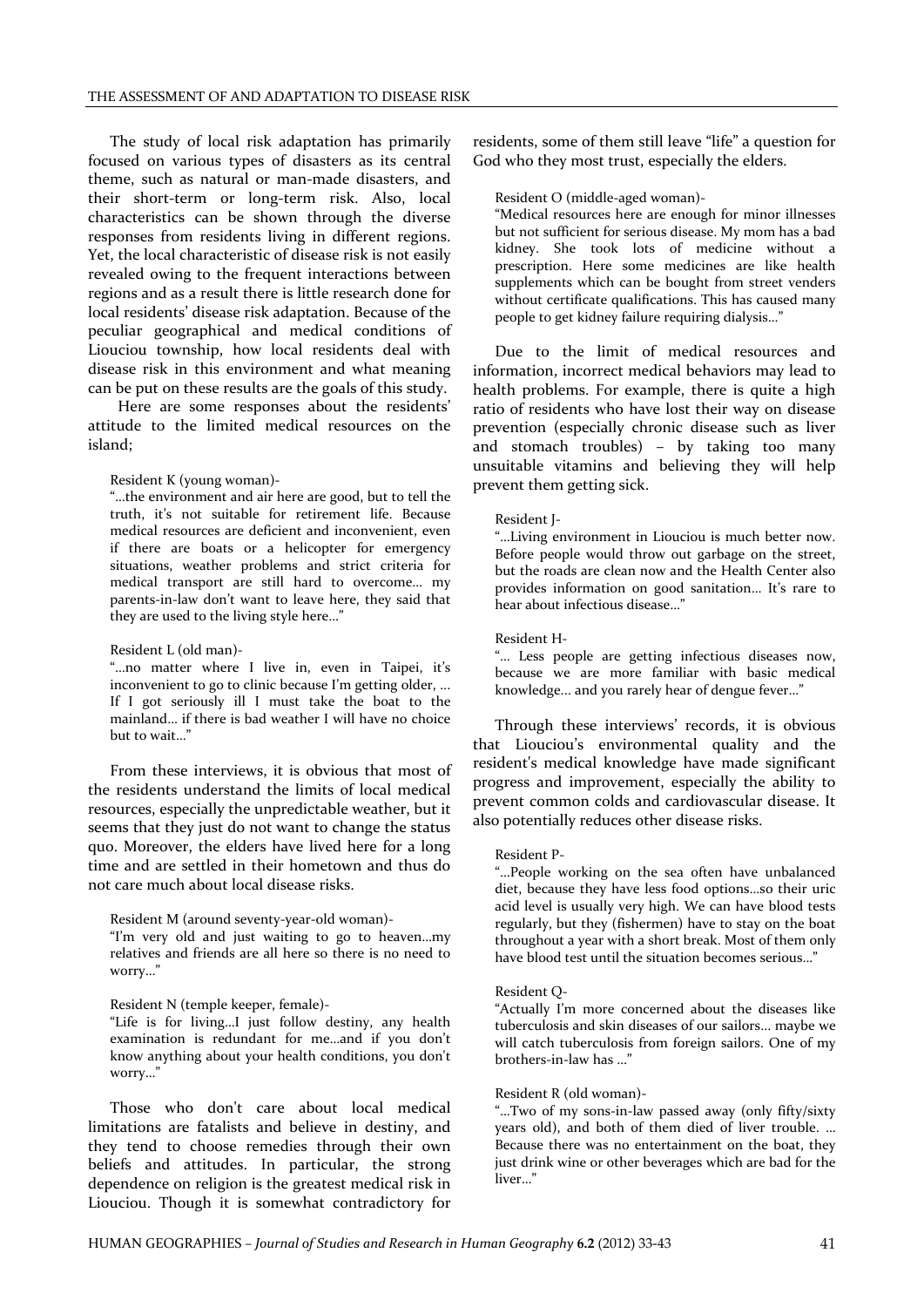Resident S (young man, working for administrative affairs in private clinic)-

"…sometimes young people become hepatitis B carriers from their parents. For this reason, these crew members would have health checks before they go ashore."

Most of the residents of Liouciou township are engaged in fishing (offshore fishing), especially males, they generally have a high proportion of disease risk since their way of life is influenced by their working environment. Only those residents or crew members with high awareness of their own risk, who actively monitor their own health can have a better outcome. If they don't their outcome is bleak.

Resident Ts (some middle-age men gathering in front of the temple) –

"…it's inconvenient that the Health Center isn't available at night and Medicare only offers medicine (by prescription) for three months while we need to go to sea for more than half an year… the Ambulance boat is stopped by high seas, and the procedures to apply for helicopter transport is very complicated…"

In general, most of the elders are satisfied with their life in Liouciou and have developed their own distinct medical philosophy. During the interviews, the only thing they worry about is the unsettled weather that will cause the Ambulance boat to stop sailing. It seems that they accept all the shortcomings and give their fate over to God without trying to make changes to their lives. Compared with the elders, young people are more positive and are more likely to check medical resources in particular doctors' competence and the medical facilities of the Public Health Center. Young women often make complaints about childbirth problems.

# **Conclusion**

Different living environments lead to diverse disease risks, some of these disease risks are related to the local geographical environment, and some of them are related to medical institutions and policy makers. The residents understanding of these conditions, assessment of diseases and medical behaviors will also influence their understanding, attitude, and adaptation to disease. The process is involved with various ranges and scales, including individual, family, community, island (township), and country. Each scale has its medical care system and thus constructs distinct local characteristics.

Liouciou township is an island, which is located at the south-west side of Donggang Town, Pingtung County. On one hand, due to its particular natural environment and industrial structure - a tropical coral island which is distant from Taiwan, with a

small population whose main industry is fishing - Liouciou has its distinctive disease risks. For example, boats and crew members from outside may transmit dengue vector, malaria or tuberculosis. However, a large proportion of local residents are not that worried about these risks. On the other hand, some residents' medical behaviors are strongly affected by local culture, especially religion. They will seek "pharmaceutical sticks" from the temple and go directly to a Chinese herbal medicine pharmacy to buy those herbal medicines. The herbs are not properly prescribed and may produce a worse outcome. It is the most worrisome problem for the local Health Center and doctor.

 This paper explores residents' perception and assessment of disease risks and collates various adaptation methods into several forms under different scales and conditions. Firstly, most residents rely on local medical resources, so they will worry whether the Ambulance boat is available or not when they have severe diseases, emergencies or childbirth problems. Secondly, different age groups have different perception and adaptation toward local medical resources. Many young people are usually dissatisfied with medical facilities and doctors' skills. Most elders believe in destiny or just give their fates over to God and do not care about medical resources very much. Last but not the least, residents engaged in fishing, notably offshore fishing, always work and stay on the boat for a long time and have no way to have long-term and regular chronic illness followups.

 The fact of the matter is that Liouciou's medical environmental resource and quality, consisting of medical facilities and corresponding institution, and resident's medical knowledge and capacity, have greatly improved. As residents are accustomed to a relaxed style of living, they just hear from broadcast cars and interact with the neighborhood to get information as the basis of their medical and treatment knowledge. Though they know that some local disease risks are difficult to change, they are able to live with their own belief.

# **References**

- Ali, M, Emch, M, Donnay, JP, Yunus, M & Sack, RB 2002, 'Identifying environmental risk factors for endemic cholera: a raster GIS approach', *Health & Place* 8, pp. 201- 210.
- Babor, TF, Sciamanna, CN & Pronk, NP, 2004, 'Assessing Multiple Risk Behaviors in Primary Care Screening Issues and Related Concepts', *American Journal of Preventive Medicine* 27 (2S), pp. 42-53.
- Chen, CJ 1999, *Epidemiology: principle and Methods,* Linking publisher, Taipei.